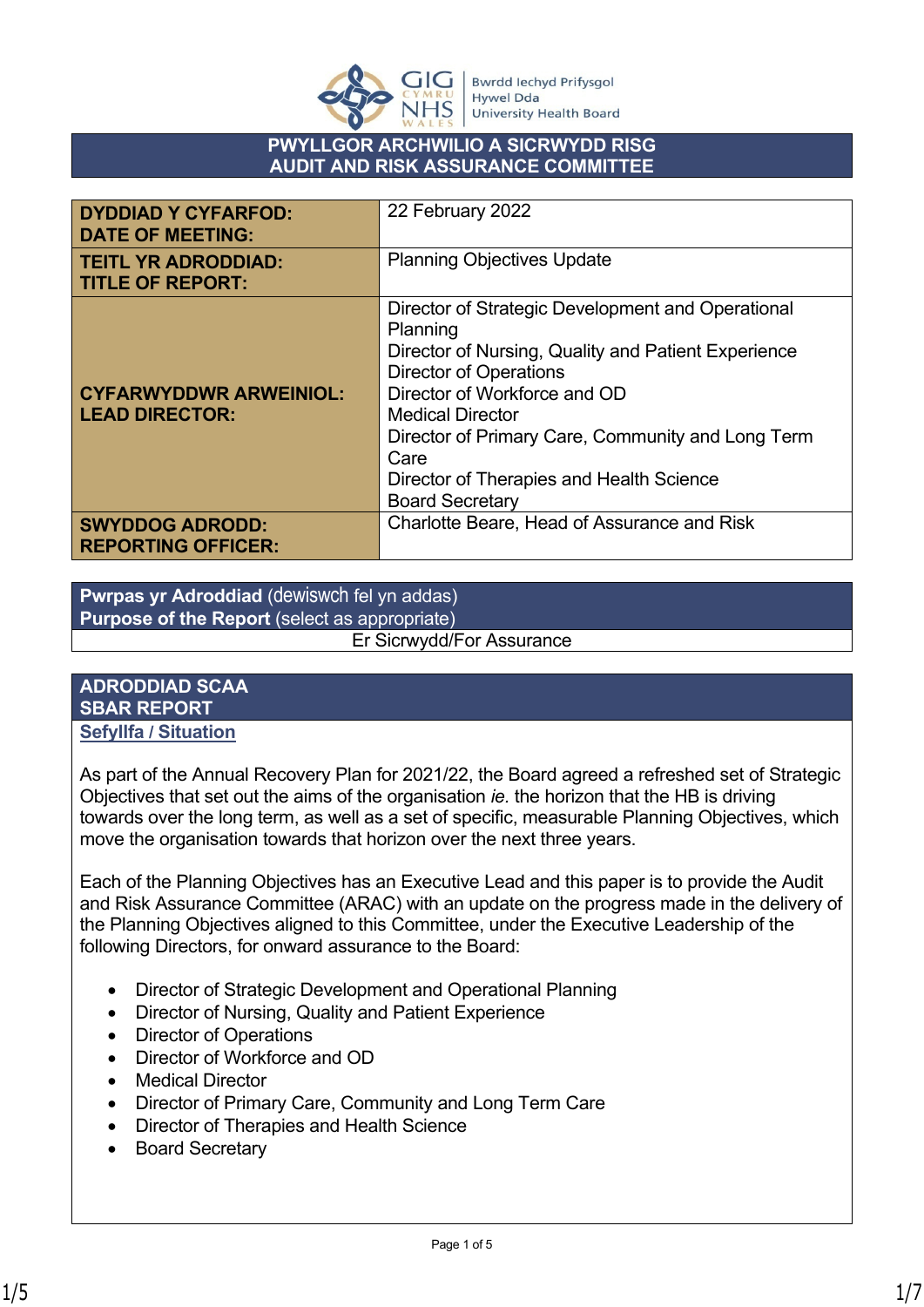## **Cefndir / Background**

This report is presented as an update to demonstrate where progress has been made in delivering those Planning Objectives aligned to ARAC.

There are 3 Planning Objectives in total:

- 3B *Delivering Regulatory Requirements*
- 3F *Board Assurance Framework*
- 3H *Planning Objective Delivery Learning*

## **Asesiad / Assessment**

Appendix 1 (attached) provides an update on each of the Planning Objectives aligned to ARAC, identifying their current status, whether these are achieving/not achieving against their key deliverables, together with a summary of progress to date.

A summary of this information is set out below:

| Planning<br><b>Objectives</b> | <b>Lead Executive</b>                                                                                                                                                                                                                                                                                                                                                                                                                                                         | <b>Status</b> | If Planning Objective is 'behind'                                                                                                                                                                                                                                                                                                                                                                                                                                                          |
|-------------------------------|-------------------------------------------------------------------------------------------------------------------------------------------------------------------------------------------------------------------------------------------------------------------------------------------------------------------------------------------------------------------------------------------------------------------------------------------------------------------------------|---------------|--------------------------------------------------------------------------------------------------------------------------------------------------------------------------------------------------------------------------------------------------------------------------------------------------------------------------------------------------------------------------------------------------------------------------------------------------------------------------------------------|
| 3B                            | <b>Director of Strategic</b><br>$\bullet$<br>Development and<br>Operational<br>Planning<br>Director of Nursing,<br>$\bullet$<br><b>Quality and Patient</b><br>Experience<br>Director of<br>$\bullet$<br>Operations<br>Director of<br>$\bullet$<br>Workforce and OD<br><b>Medical Director</b><br>$\bullet$<br>Director of Primary<br>$\bullet$<br>Care, Community<br>and Long Term<br>Care<br>Director of<br>Therapies and<br><b>Health Science</b><br><b>Board Secretary</b> | <b>Behind</b> | This Planning Objective was not<br>included in the proposed set of<br>Planning Objectives for 2022/23<br>submitted to Board in January 2022.<br>There is a process in place for how we<br>manage, track, escalate and report on<br>compliance on requirements/<br>recommendations from our auditors,<br>inspectorates, regulators, with<br>assurance on this process received<br>through the annual Structured<br>Assessment process, this is part of<br>routine 'business as usual' work. |
| 3F                            | <b>Board Secretary</b>                                                                                                                                                                                                                                                                                                                                                                                                                                                        | Completed     | N/A                                                                                                                                                                                                                                                                                                                                                                                                                                                                                        |
| 3H                            | <b>Board Secretary</b>                                                                                                                                                                                                                                                                                                                                                                                                                                                        |               | N/A                                                                                                                                                                                                                                                                                                                                                                                                                                                                                        |

#### **Argymhelliad / Recommendation**

The Audit and Risk Assurance Committee is asked to receive an assurance on the current position in regards to progress on the Planning Objectives aligned to ARAC, in order to onwardly assure the Board where Planning Objectives are progressing and are on target, and to raise any concerns where Planning Objectives are identified as behind in their status and/or not achieving against their key deliverables.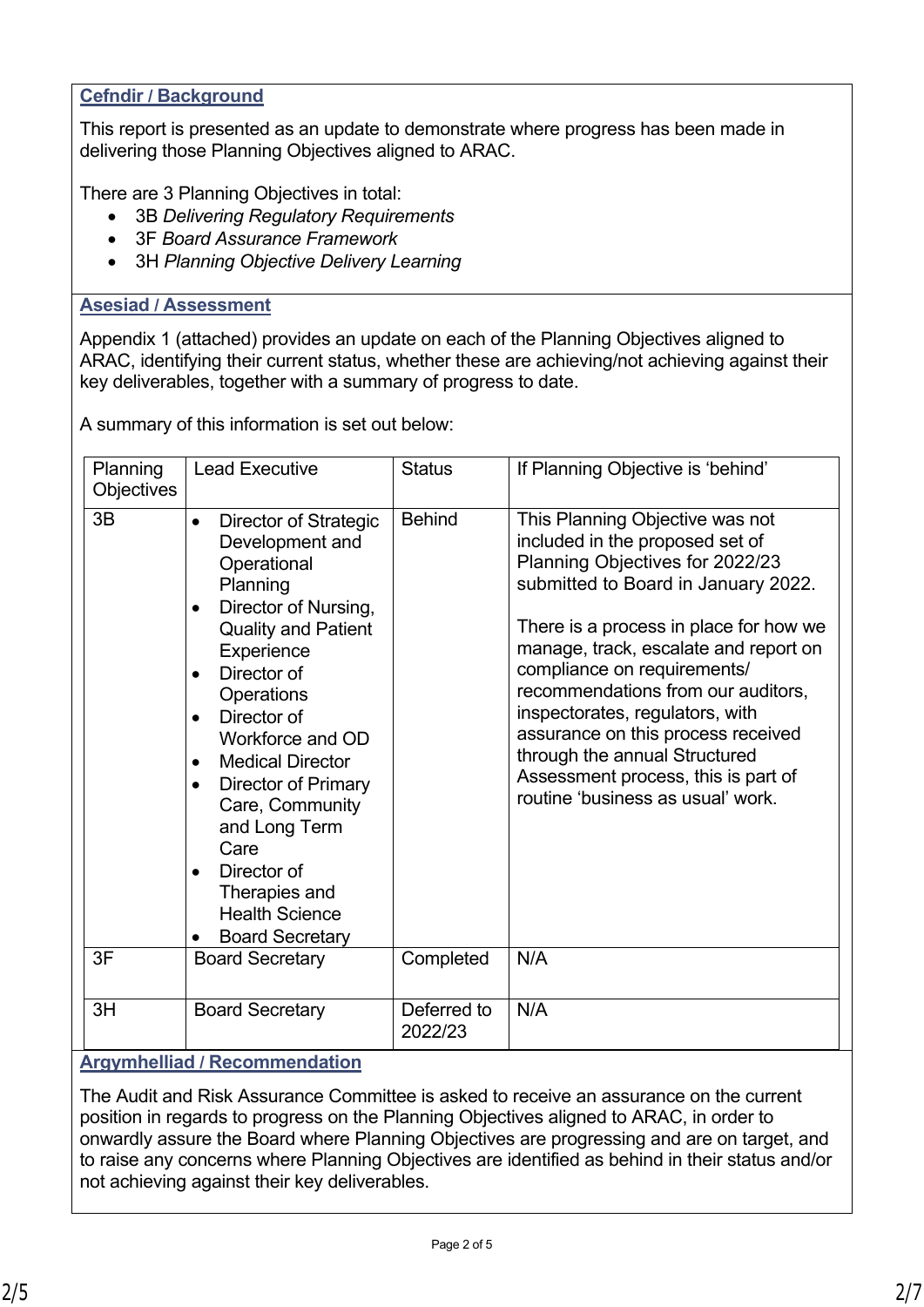| Amcanion: (rhaid cwblhau)<br><b>Objectives: (must be completed)</b>                                         |                                                                                                                                                                                                 |
|-------------------------------------------------------------------------------------------------------------|-------------------------------------------------------------------------------------------------------------------------------------------------------------------------------------------------|
| <b>Committee ToR Reference:</b><br>Cyfeirnod Cylch Gorchwyl y<br>Pwyllgor:                                  | 2.4.4 Receive an assurance on delivery against relevant<br>Planning Objectives aligned to the Committee in<br>accordance with Board approved timescales, as set out<br>in HDdUHB's Annual Plan. |
| Cyfeirnod Cofrestr Risg Datix a Sgôr<br><b>Cyfredol: Datix Risk Register</b><br><b>Reference and Score:</b> | Not Applicable                                                                                                                                                                                  |
| Safon(au) Gofal ac lechyd:<br>Health and Care Standard(s):                                                  | All Health & Care Standards Apply                                                                                                                                                               |
| <b>Amcanion Strategol y BIP:</b><br><b>UHB Strategic Objectives:</b>                                        | All Strategic Objectives are applicable                                                                                                                                                         |
| <b>Amcanion Llesiant BIP:</b><br><b>UHB Well-being Objectives:</b>                                          | 9. All HDdUHB Well-being Objectives apply                                                                                                                                                       |

| <b>Gwybodaeth Ychwanegol:</b><br><b>Further Information:</b>                                                                                                                    |                                                                                                                                                                                                                                                                                                                                                                                                                                                                                                                             |
|---------------------------------------------------------------------------------------------------------------------------------------------------------------------------------|-----------------------------------------------------------------------------------------------------------------------------------------------------------------------------------------------------------------------------------------------------------------------------------------------------------------------------------------------------------------------------------------------------------------------------------------------------------------------------------------------------------------------------|
| Ar sail tystiolaeth:<br>Evidence Base:                                                                                                                                          | 3 Year Plan and Annual Plan<br>Decisions made by the Board since 2017-18<br>Recent Discover report, published in July 2020<br>Gold Command requirements for COVID-19<br>Input from the Executive Team<br>Papers provided to Public Board in September 2020 and<br>January 2022                                                                                                                                                                                                                                              |
| <b>Rhestr Termau:</b><br><b>Glossary of Terms:</b>                                                                                                                              | AW - Audit Wales<br><b>CHC</b> - Community Health Council<br>CIW - Care Inspectorate Wales<br>DU - Delivery Unit<br><b>GMC</b> - General Medical Council<br><b>HCPC - Health and Care Professions Council</b><br>HEIW - Health Education and Improvement Wales<br>HIW - Healthcare Inspectorate Wales<br>HSE - Health & Safety Executive<br>IA - Internal Audit<br><b>LMC</b> - Local Medical Committee<br>MWWF&R - Mid & West Wales Fire & Rescue<br>PSOW - Public Services Ombudsman Wales<br><b>RCs - Royal Colleges</b> |
| Partïon / Pwyllgorau â<br>ymgynhorwyd ymlaen llaw y<br>Pwyllgor Archwilio a Sicrwydd Risg:<br>Parties / Committees consulted prior<br>to Audit and Risk Assurance<br>Committee: | Public Board - September 2020 and January 2022<br><b>Executive Team</b>                                                                                                                                                                                                                                                                                                                                                                                                                                                     |

| <b>Effaith: (rhaid cwblhau)</b><br>Impact: (must be completed) |                                                            |
|----------------------------------------------------------------|------------------------------------------------------------|
| <b>Ariannol / Gwerth am Arian:</b>                             | Any financial impacts and considerations are identified in |
| <b>Financial / Service:</b>                                    | the report                                                 |
|                                                                |                                                            |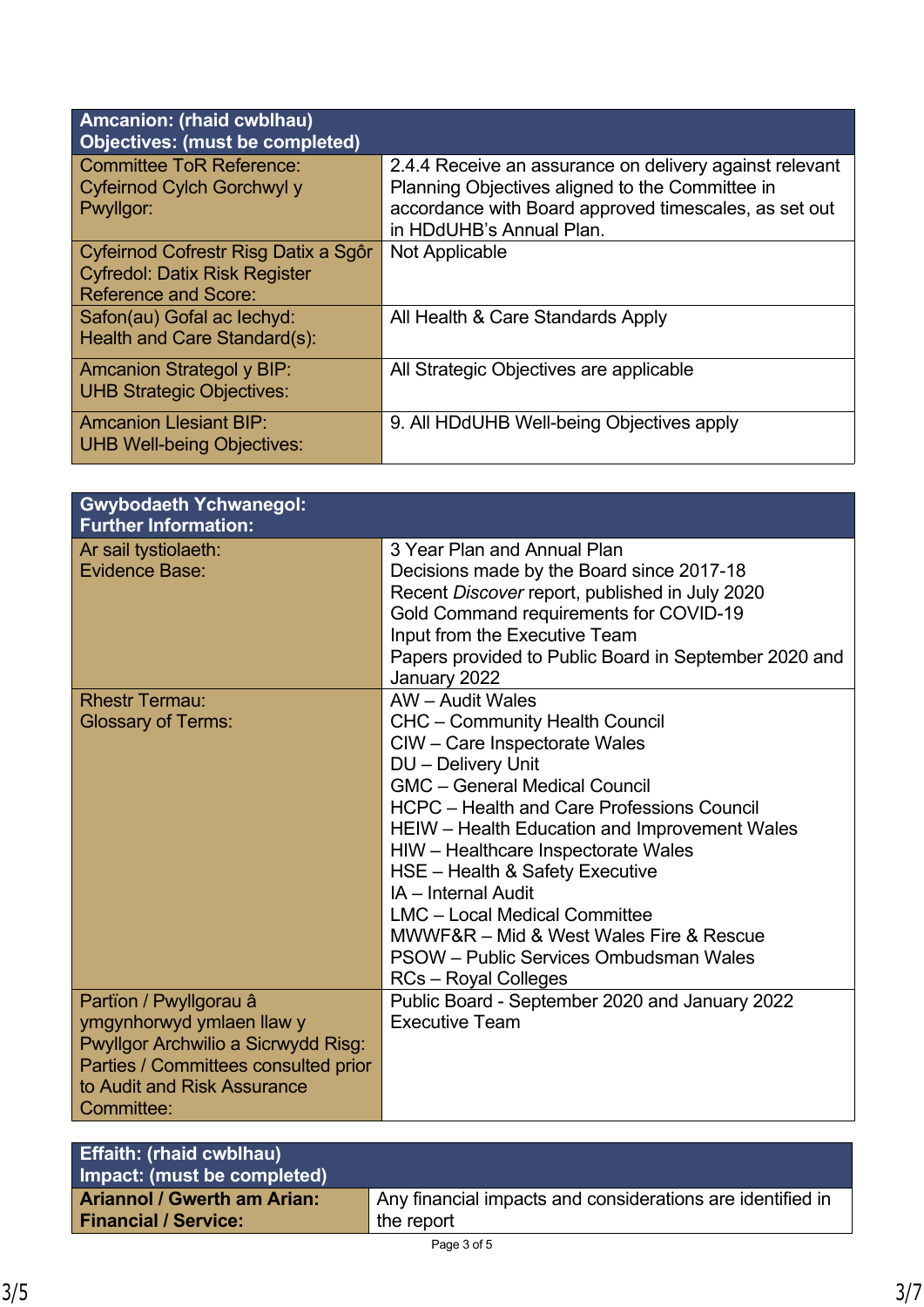| <b>Ansawdd / Gofal Claf:</b><br><b>Quality / Patient Care:</b> | Any issues are identified in the report                                                                                                                                |
|----------------------------------------------------------------|------------------------------------------------------------------------------------------------------------------------------------------------------------------------|
| <b>Gweithlu:</b><br><b>Workforce:</b>                          | Any issues are identified in the report                                                                                                                                |
| Risg:<br><b>Risk:</b>                                          | Consideration and focus on risk is inherent within the<br>report. A sound system of internal control helps to ensure<br>any risks are identified, assessed and managed |
| <b>Cyfreithiol:</b><br>Legal:                                  | Any issues are identified in the report                                                                                                                                |
| <b>Enw Da:</b><br><b>Reputational:</b>                         | Any issues are identified in the report                                                                                                                                |
| <b>Gyfrinachedd:</b><br><b>Privacy:</b>                        | Not applicable                                                                                                                                                         |
| Cydraddoldeb:<br><b>Equality:</b>                              | Not applicable                                                                                                                                                         |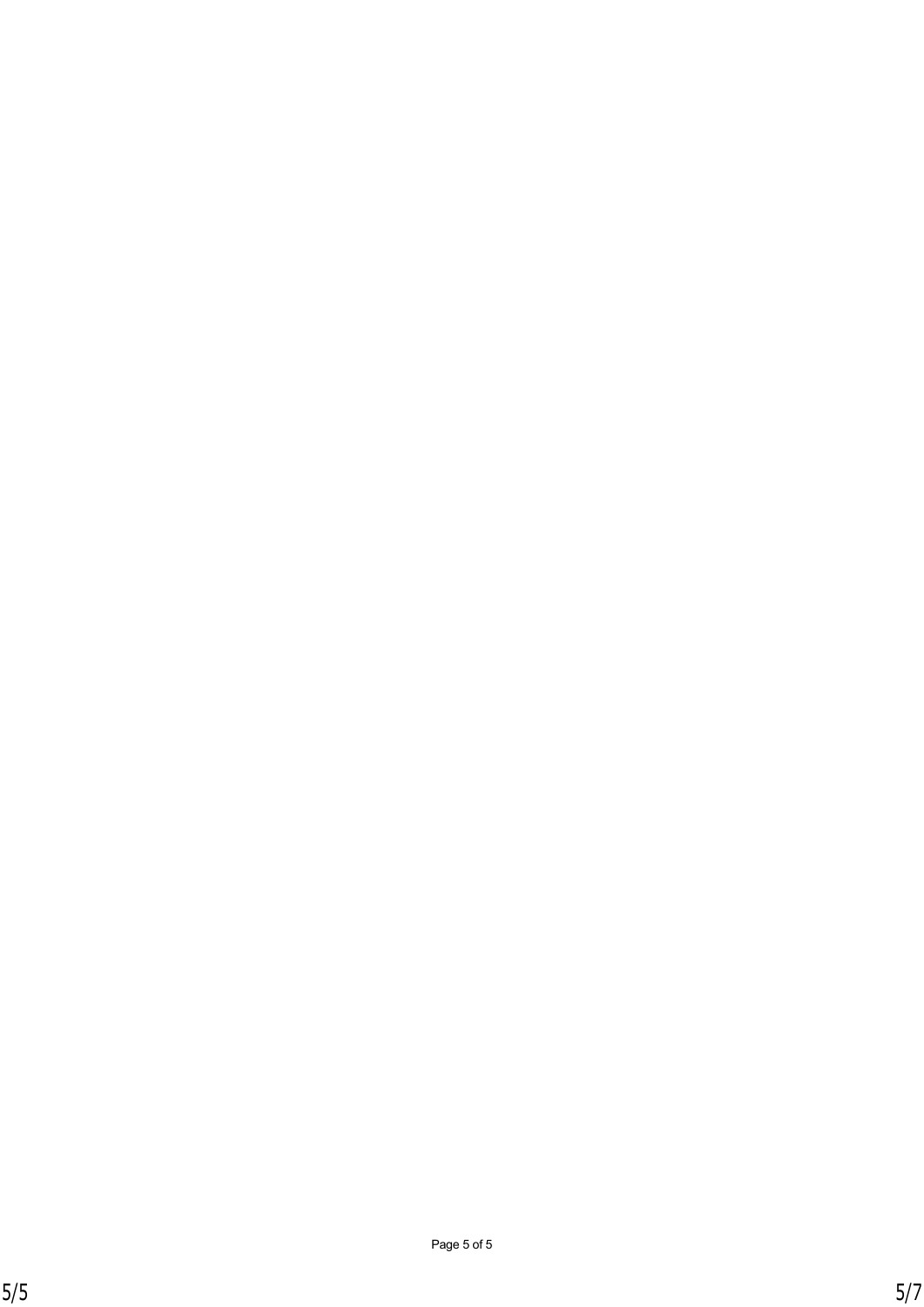| PO<br>Ref | <b>Planning Objective</b>                                                                                                                                                                                                                       | <b>Executive Lead</b>                                                                                                                                                                                                                                                                                                                                | Date of Completion of<br><b>PO</b> | <b>Current Status of</b><br>achieving PO within<br><b>Completion Date</b><br>(Delete as appropriate) | <b>Summary of Progress to date</b><br>(including barriers to delivery)<br>For actions behind schedule, please<br>provide an explanation<br>For actions behind schedule, what<br>$\bullet$<br>quarter will these now be achieved                                                                                                                                                                                                                                                            |
|-----------|-------------------------------------------------------------------------------------------------------------------------------------------------------------------------------------------------------------------------------------------------|------------------------------------------------------------------------------------------------------------------------------------------------------------------------------------------------------------------------------------------------------------------------------------------------------------------------------------------------------|------------------------------------|------------------------------------------------------------------------------------------------------|--------------------------------------------------------------------------------------------------------------------------------------------------------------------------------------------------------------------------------------------------------------------------------------------------------------------------------------------------------------------------------------------------------------------------------------------------------------------------------------------|
| 3B        | Over the next 3 years to<br>deliver the requirements<br>arising from our regulators,<br>WG and professional<br>bodies                                                                                                                           | Jo Wilson (AW and<br>IA)<br>Lee Davies (CHC)<br>Mandy Rayani<br>(CIW/HIW,<br>Coroner, HSE,<br>PSOW)<br><b>Andrew Carruthers</b><br>(DU & MWWF&R)<br>Lisa Gostling/Phil<br>Kloer (HEIW)<br>Phil Kloer (peer<br>reviews, RCs,<br>GMC)<br><b>Jill Paterson</b><br>(GMC, LMC, other<br>Independent<br>contractors)<br><b>Alison Shakeshaft</b><br>(HCPC) | 31/03/2024                         | <b>Behind</b>                                                                                        | This Planning Objective was not<br>included in the proposed set of<br>Planning Objectives for 2022/23<br>submitted to Board in January 2022.<br>There is a process in place for how we<br>manage, track, escalate and report on<br>compliance on requirements/<br>recommendations from our auditors.<br>inspectorates, regulators, with<br>assurance on this process received<br>through the annual Structured<br>Assessment process, this is part of<br>routine 'business as usual' work. |
| 3F        | Develop a Board<br>Assurance Framework to<br>support the delivery of the<br>Health Board strategic<br>objectives over the 3 years<br>from April 2021 supported<br>by a clear, comprehensive<br>and continuously updated<br><b>Risk Register</b> | Jo Wilson                                                                                                                                                                                                                                                                                                                                            | 30/09/21                           | Completed                                                                                            | The refreshed Board Assurance<br>Framework Dashboard was presented to<br>the Board in September 2021.                                                                                                                                                                                                                                                                                                                                                                                      |

# **APPENDIX 1 – Update of Planning Objectives aligned to ARAC as at 20th January 2022**